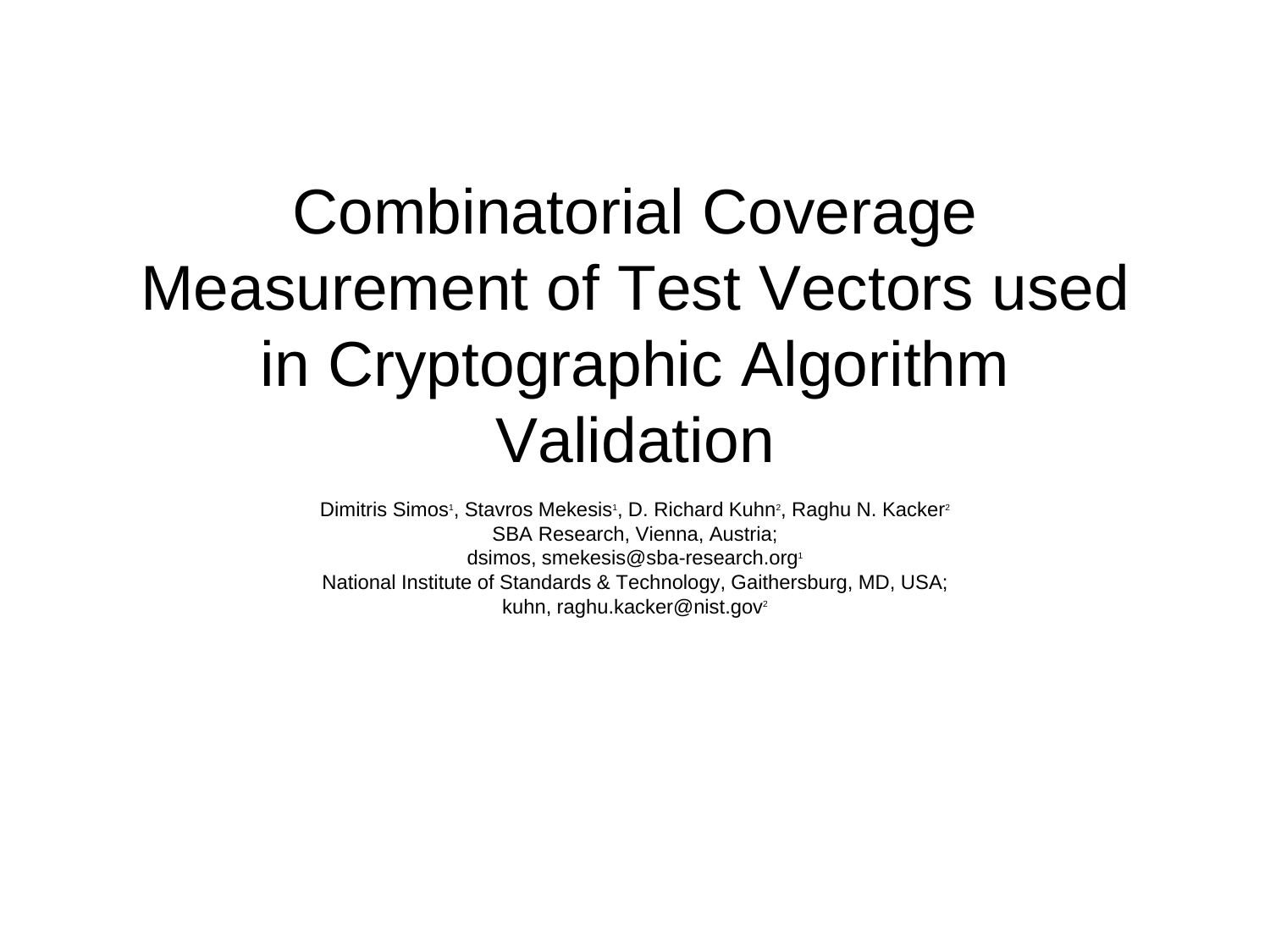#### Overview

- Measuring the combinatorial coverage of test vectors used in the Cryptographic Algorithm Validation Program (CAVP).
- Using differential testing and golden model testing in tandem to identify incorrect behavior in the context of multiple AES implementations tested together.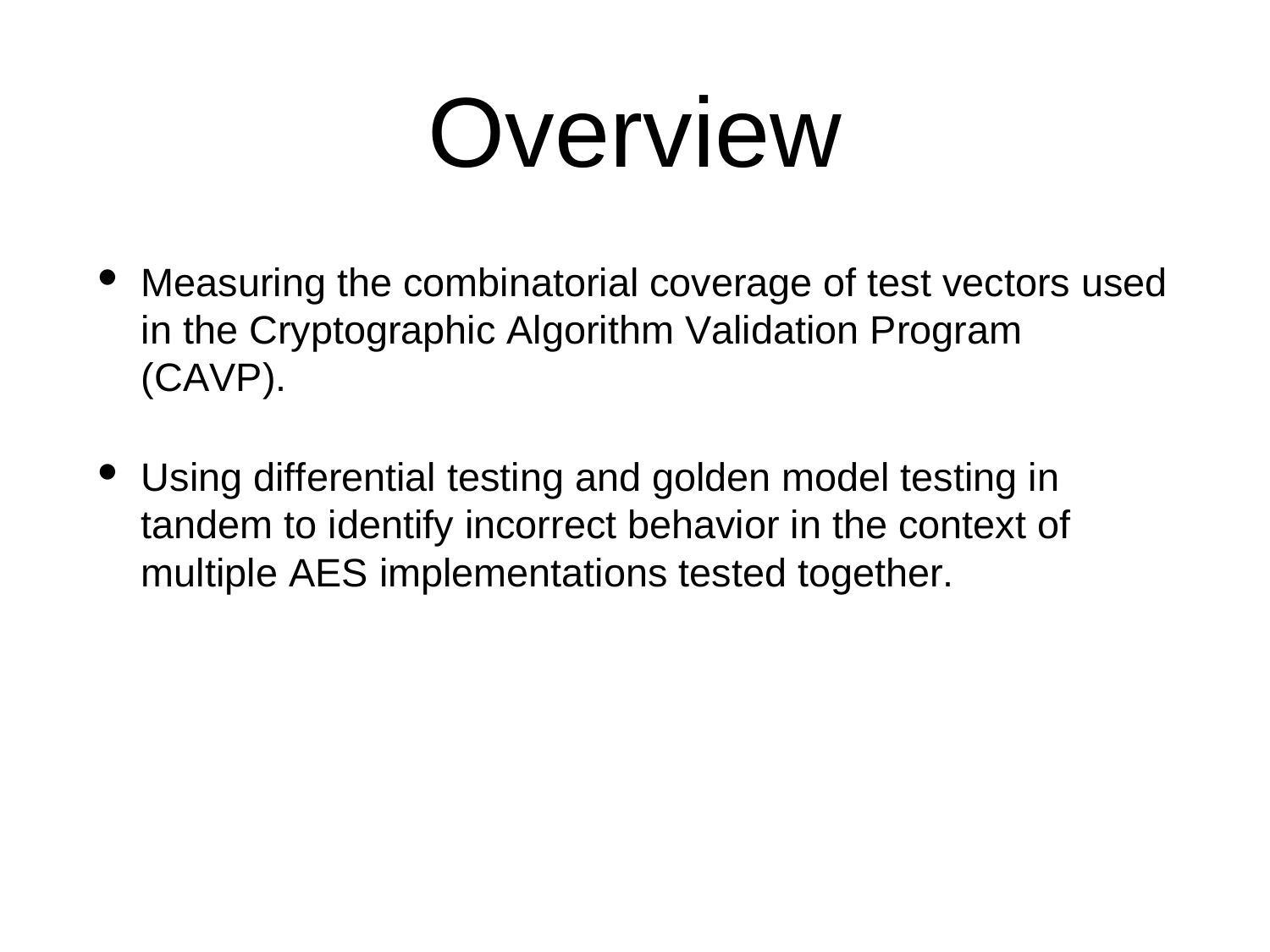#### CAVP

- The Cryptographic Algorithm Validation Program (CAVP) encompasses validation testing for FIPS-approved and NIST recommended cryptographic algorithms.
- It was established by NIST and the Communications Security Establishment Canada (CSEC) in July 1995.
- It currently validates implementations of the following cryptographic algorithms: AES, TDES, Skipjack, DSA, ECDSA, RSA, SHA, RNG, DRBG, KAS, CMAC, CCM, HMAC, GCM, and GMAC.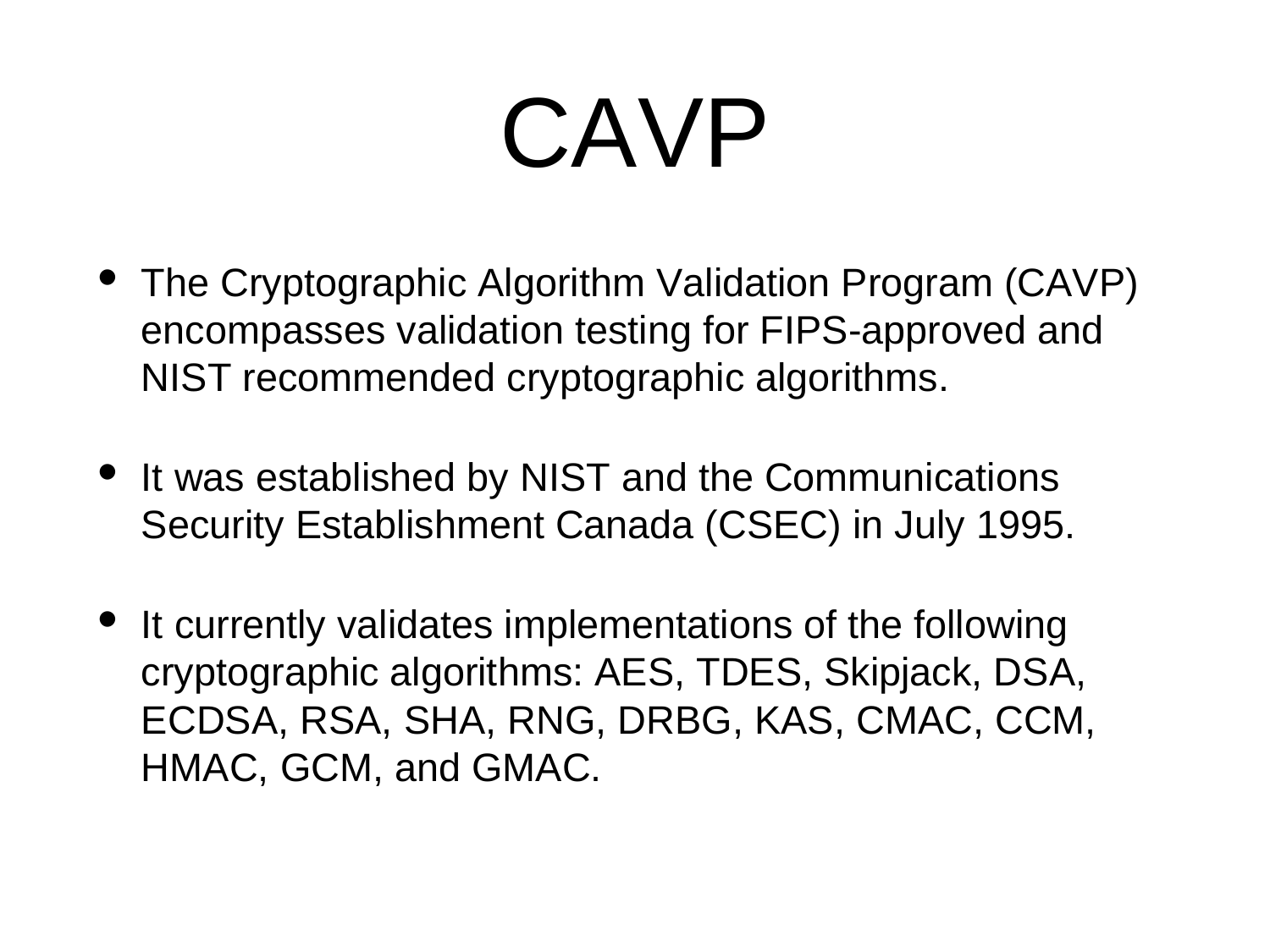# AES Validation Testing

- NIST developed a set of tests, referred to as the AES Validation test suite, to ensure the quality and correctness of AES implementations.
- The AES Algorithm Validation System (AESAVS) specifies validation testing requirements for the ECB, CBC, OFB, CFB, and CTR modes for the AES algorithm.
- If a vendor's AES implementation successfully passes all the tests, NIST issues an AES Validation certificate to the vendor.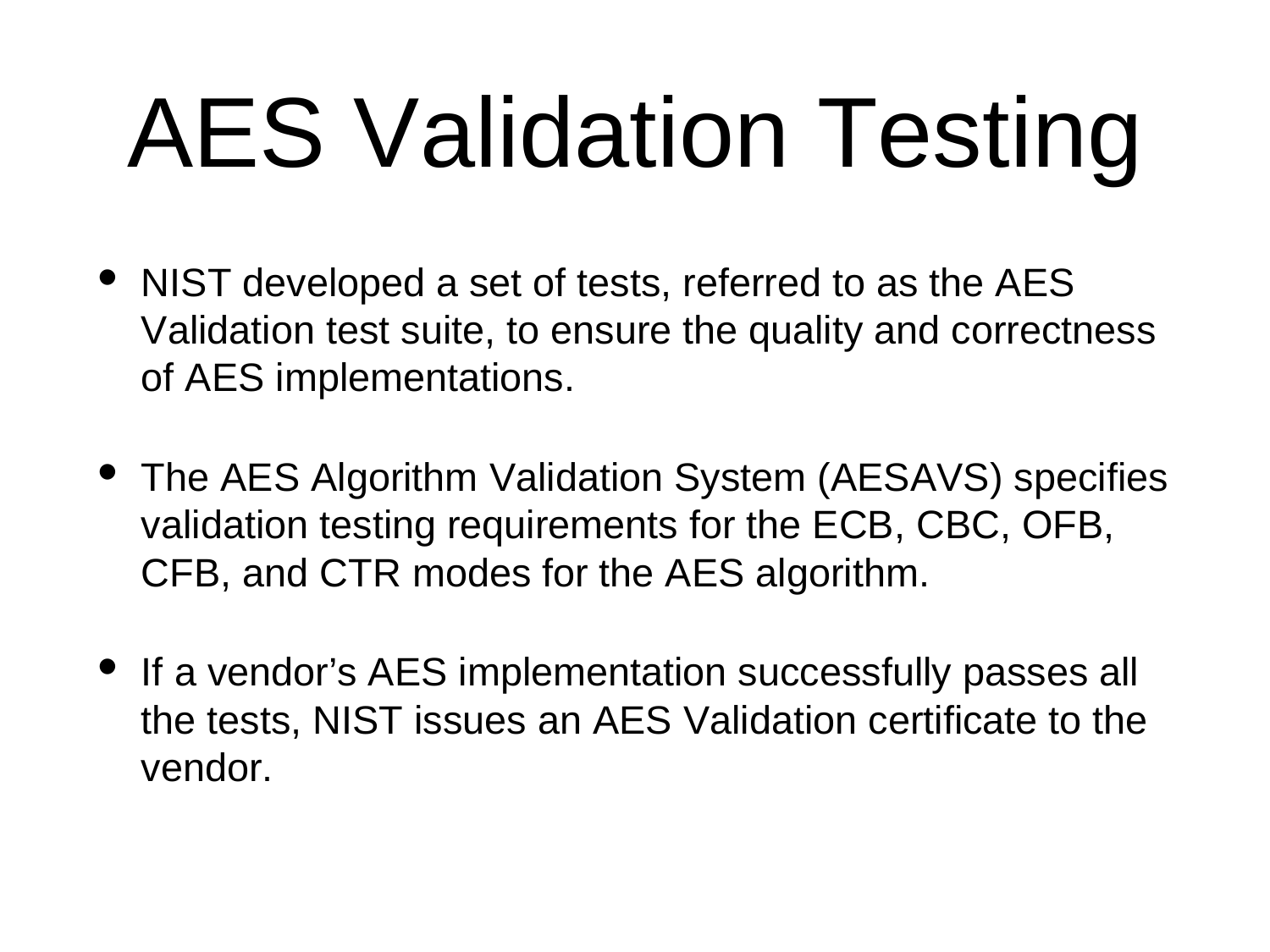# Modeling of Test Vectors

- We map existing test vectors into discrete parameters and values that can be analyzed and evaluated using coverage measurement tools.
- Assume that we perform a cryptographic operation (e.g. encryption, decryption) using cryptographic keys of either 128, 192, or 256 bits.
- The Input Parameter Model (IPM) for our combinatorial coverage measurement problem consists of 128, 192, or 256 binary parameters corresponding to cryptographic keys.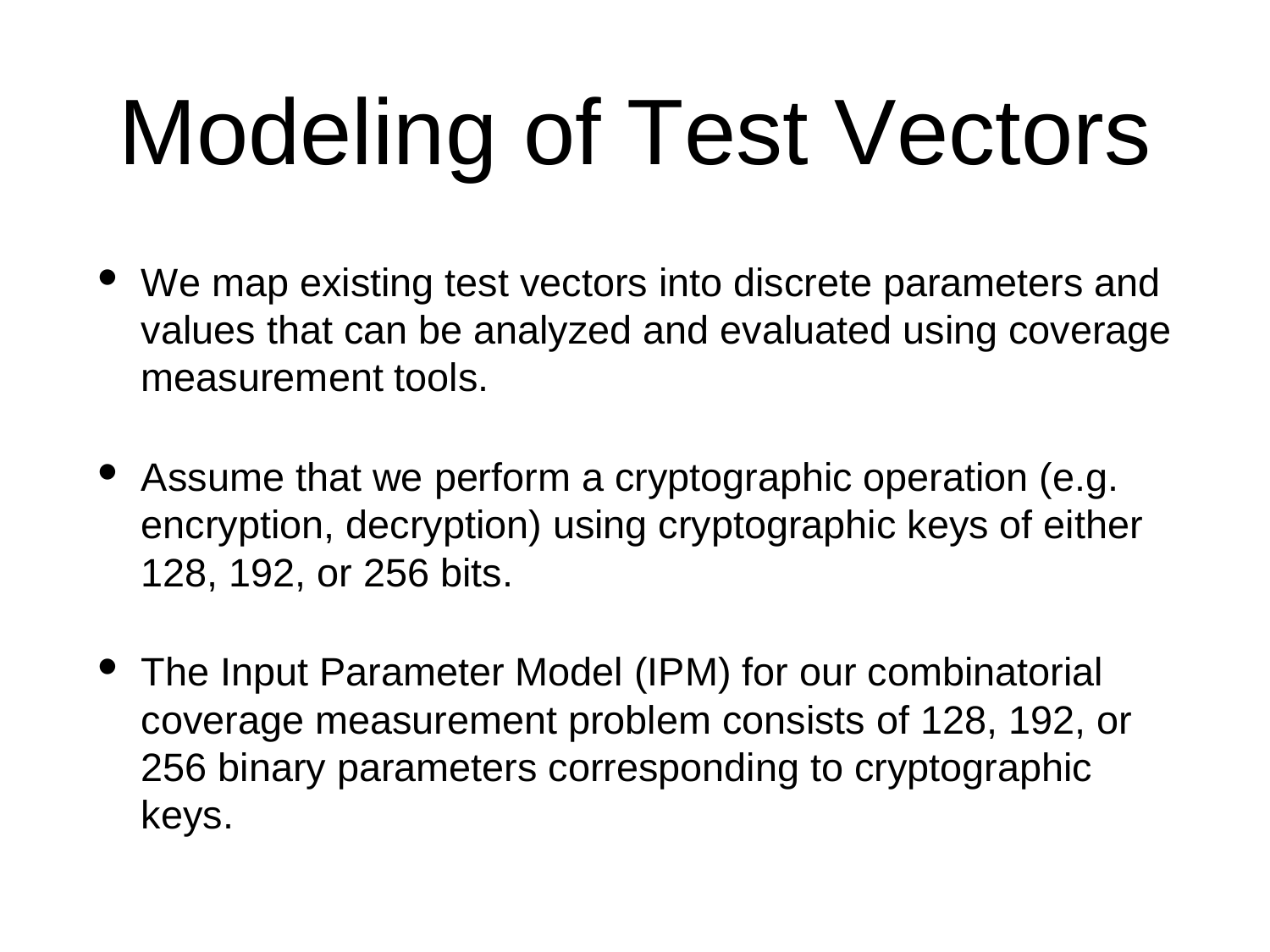#### Combinatorial Coverage of CAVP Tests

- We use the Combinatorial Coverage Measurement (CCM) tool to measure the combinatorial coverage of the AES KAT Vectors, AES MCT Sample Vectors, AES MCT Intermediate Values, and AES MMT Sample Vectors.
- Our model contains either 128, 192, or 256 binary parameters.
- The combinatorial coverage refers to 2-way, 3-way, and 4 way coverage.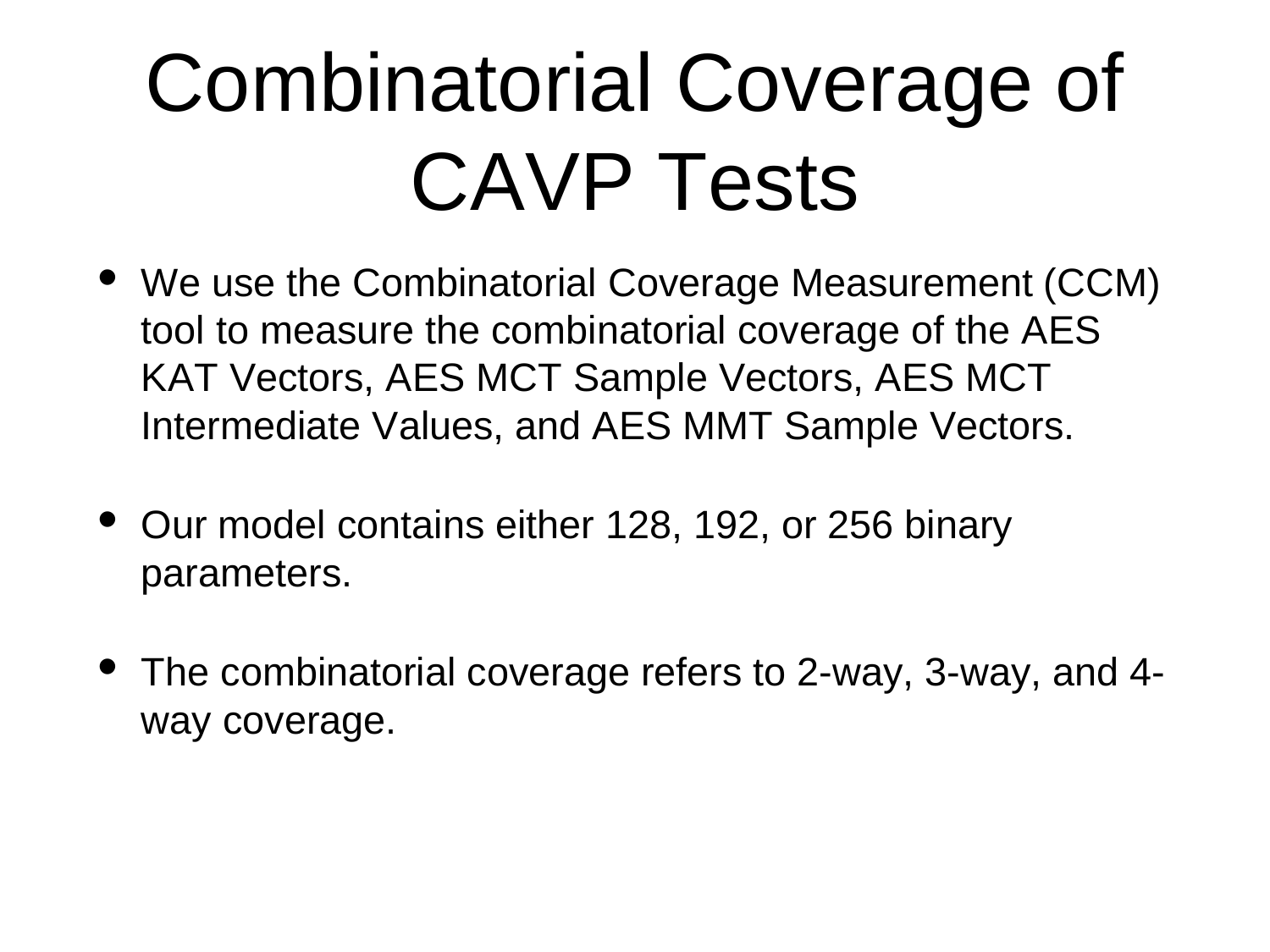- A test set consists of either test vectors which are properly formatted in response (.rsp ) files or files with intermediate results (.txt ) which are supplied to help with debugging.
- Each file contains cryptographic keys grouped with other cryptographic information (e.g. plaintexts, initialization vectors, ciphertexts).
- The filename contains information about the test set and the key length (e.g. 128, 192, 256 bits).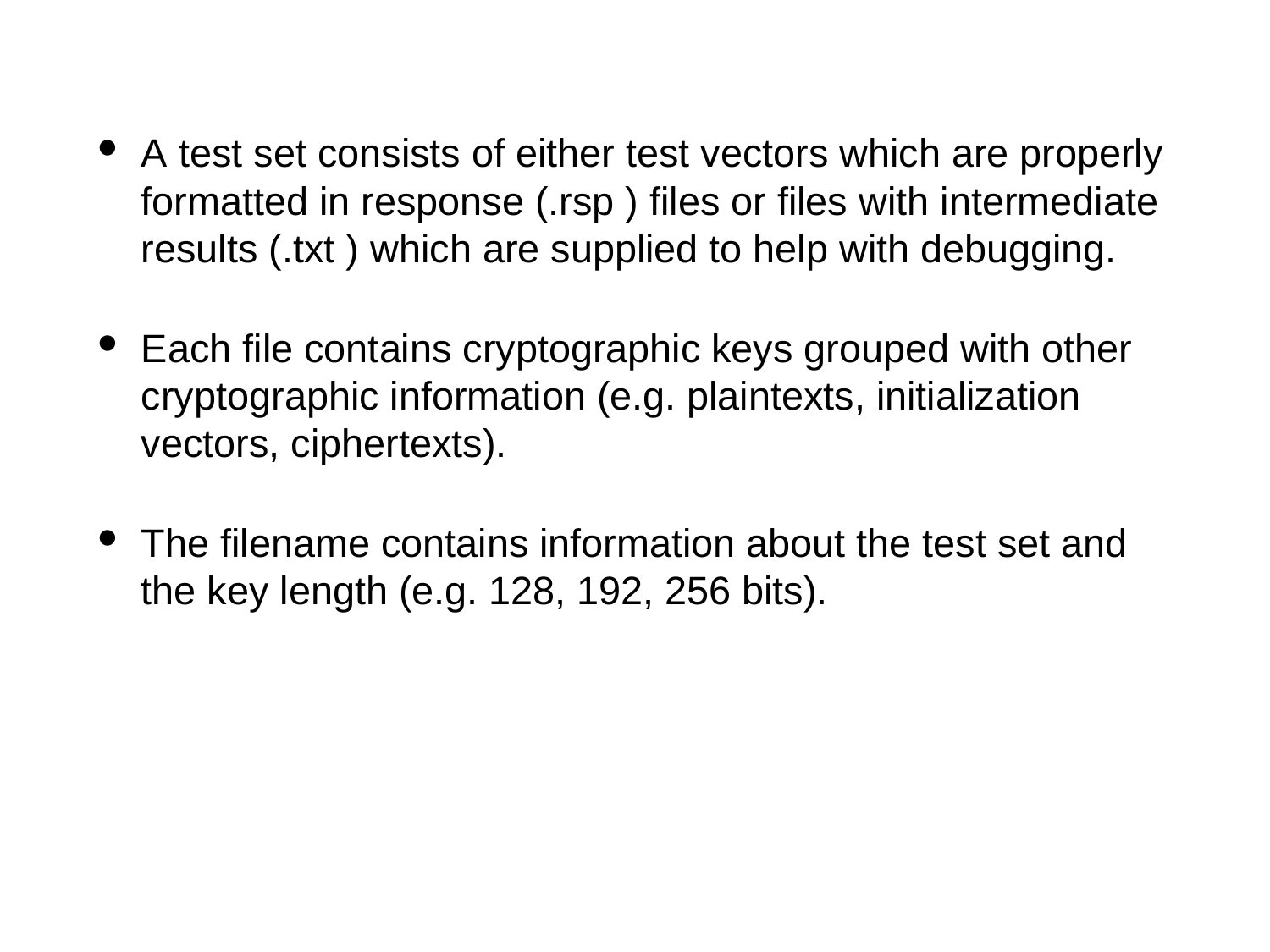#### Measurement Results

- We measured the total 2-way through 4-way coverage considering
	- all keys for both encryption of plaintext and decryption of ciphertext,
	- only encryption keys, and
	- only decryption keys.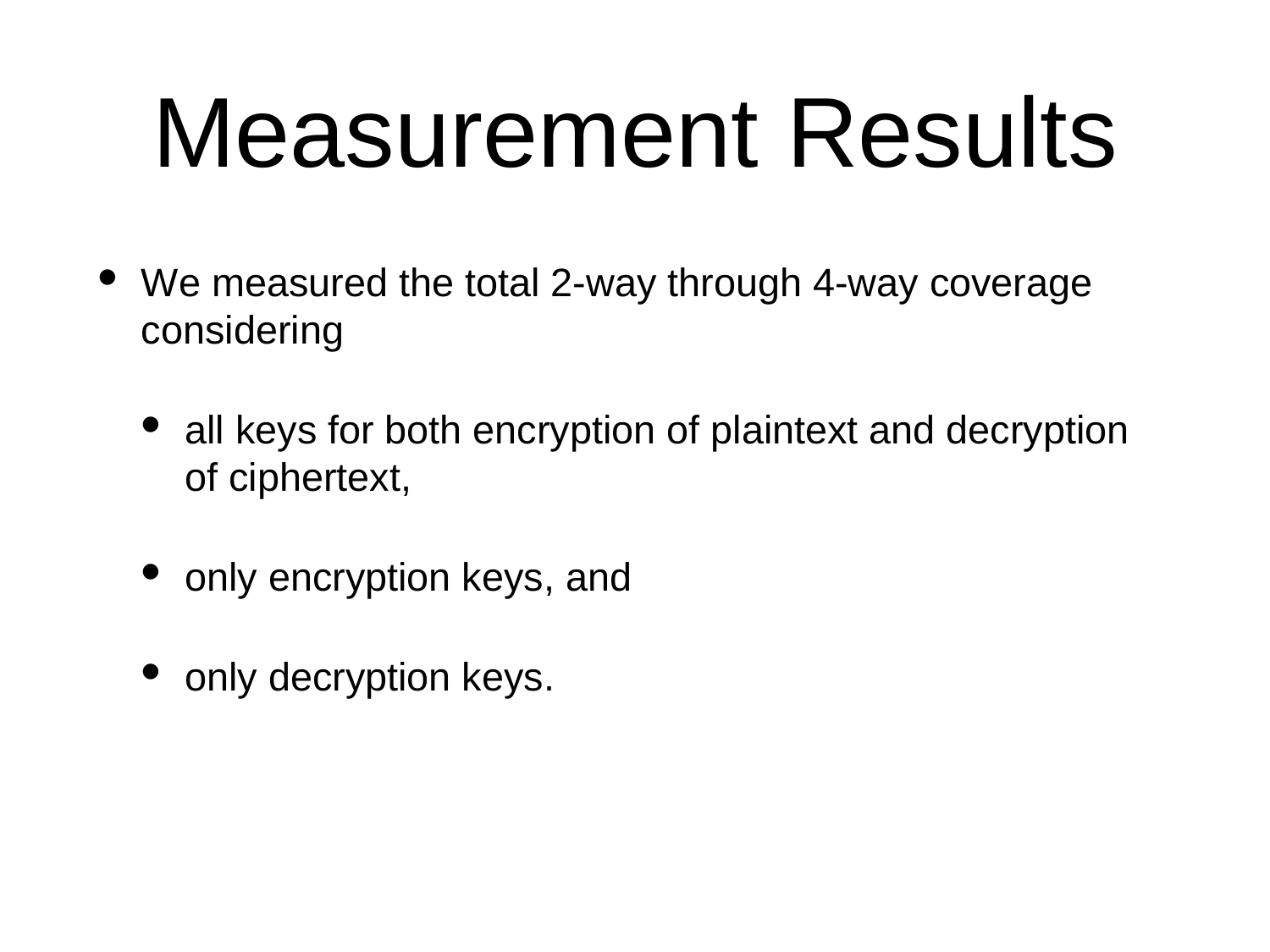







File

File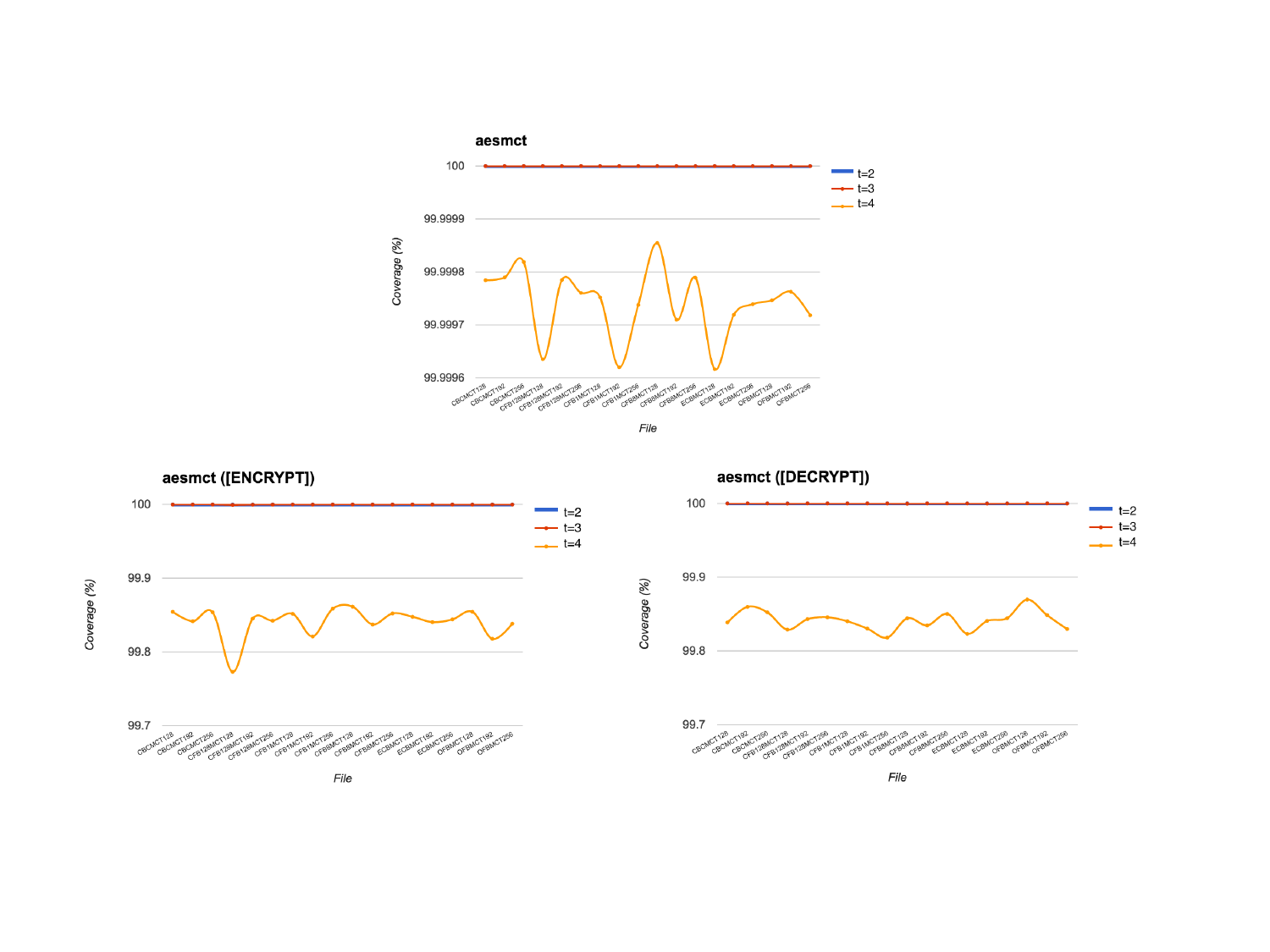



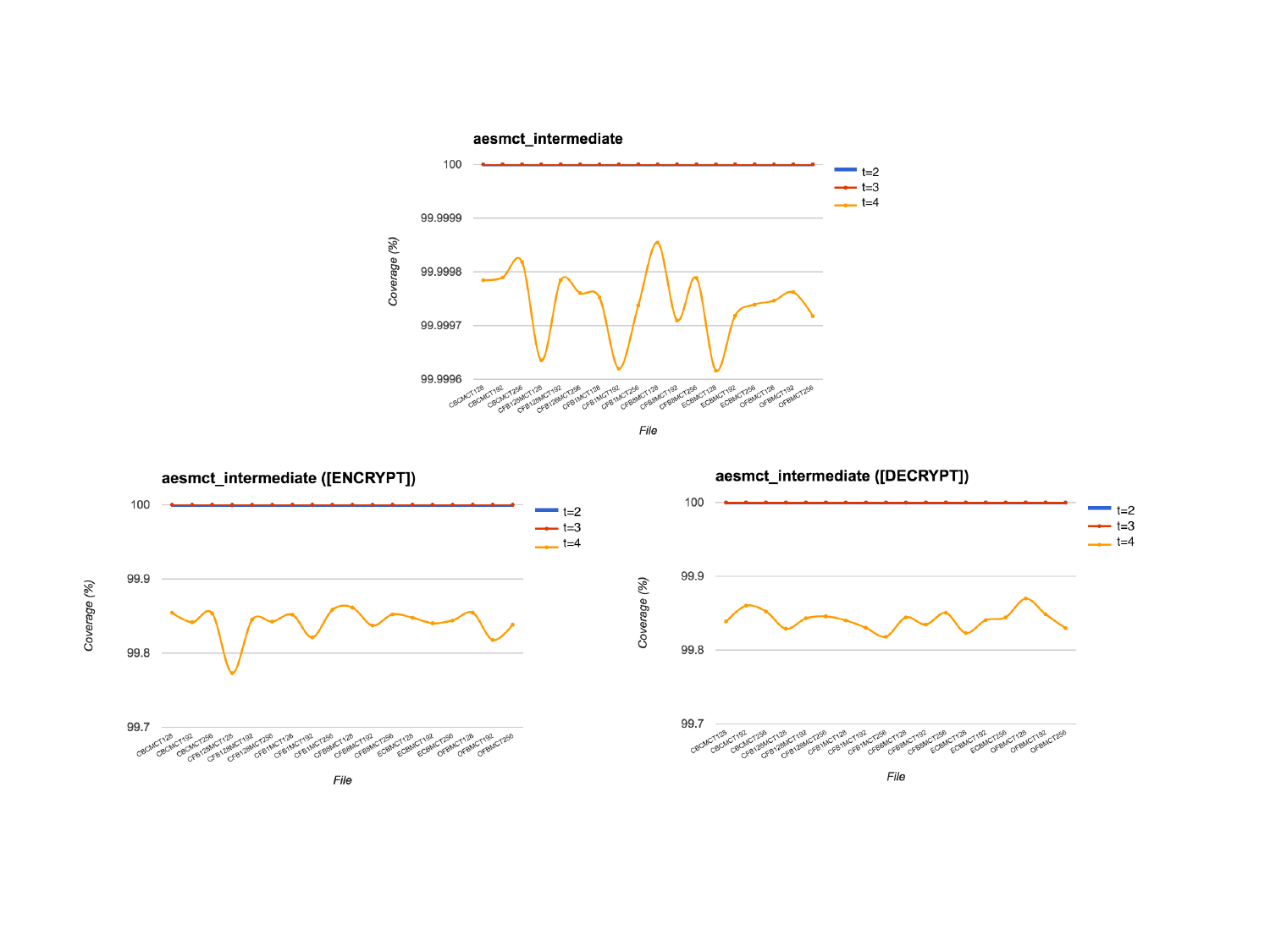

File

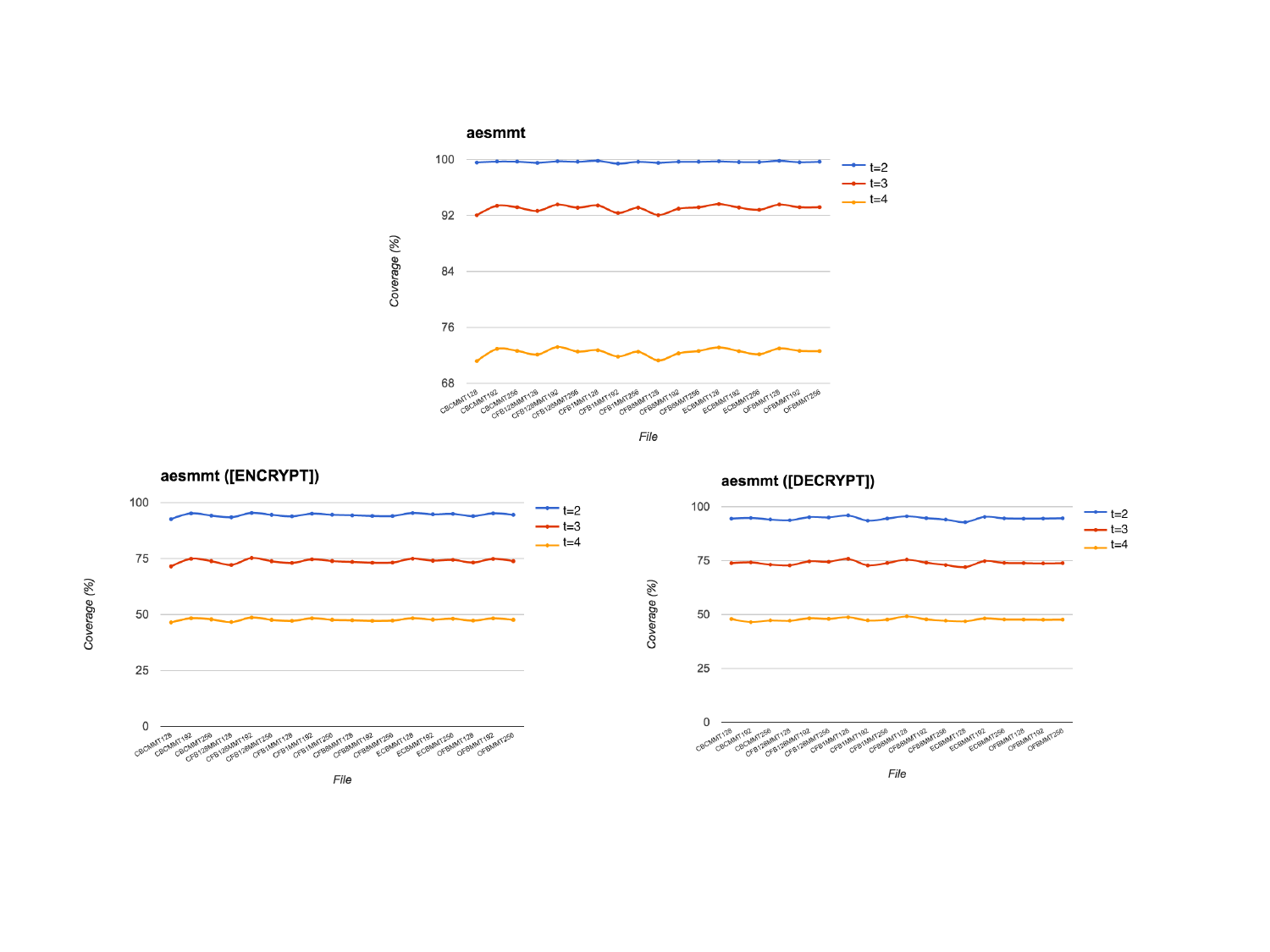





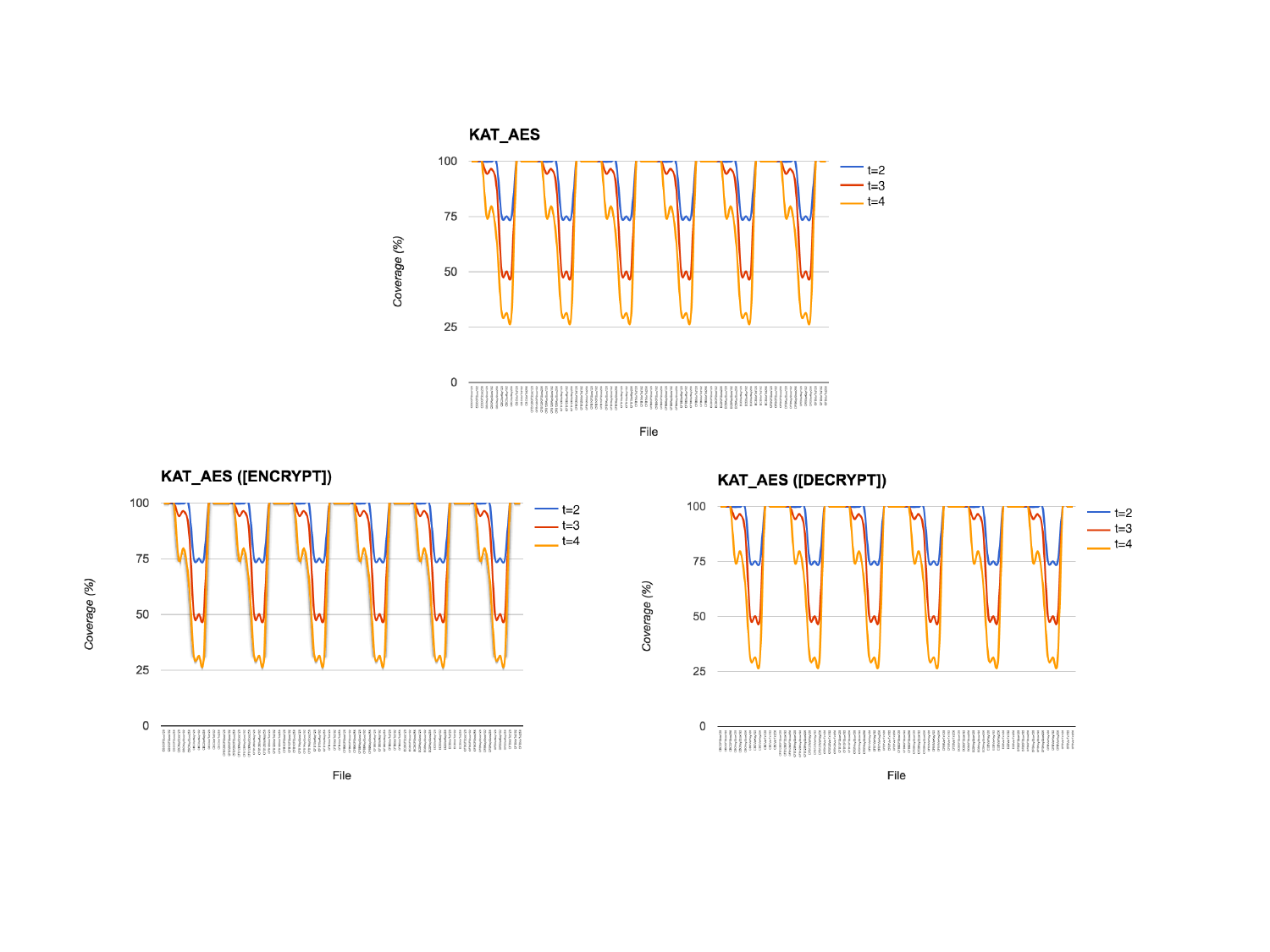# Implication for Testing

- In some cases, the AES test vectors do not achieve a full 2 way to 4-way combinatorial coverage.
- If 90% 100% of the relevant state space has been covered, then presumably the risk is small, but if coverage is much smaller, then the risk may be substantial.
- Using the CCM tool we generated all missing combinations to achieve full coverage for t=2.
- It entails making certain that the necessary (missing) combinations to achieve a full 2-way coverage are meaningful to vendors.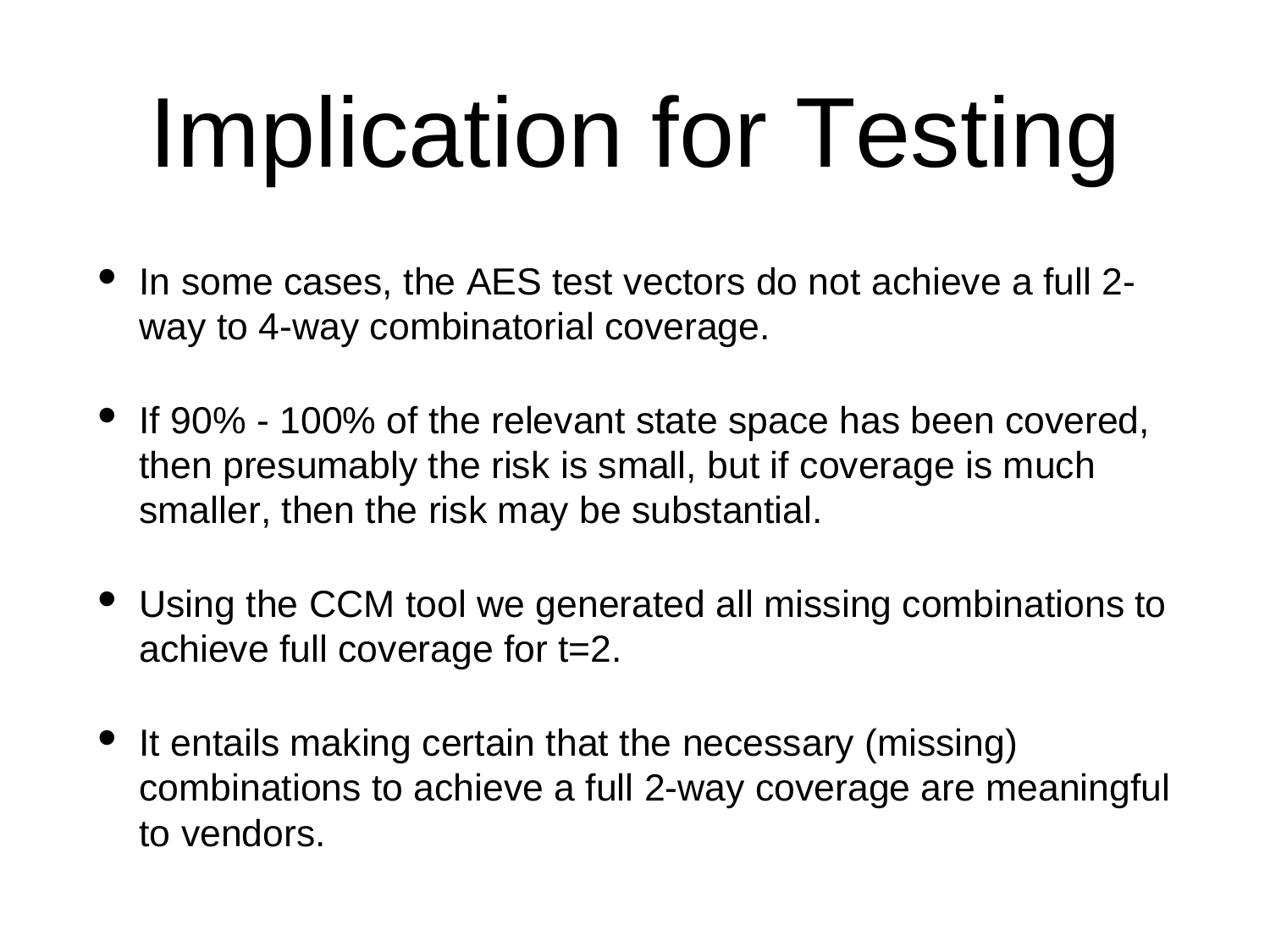# Case Study

- We use differential testing and golden model testing in tandem to identify incorrect behavior in the context of multiple AES implementations tested together.
- We test the following AES implementations on macOS 10.12.5 to determine whether they comply with the specifications and requirements in the standard:
	- OpenSSL 1.0.2k (26 Jan 2017),
	- LibreSSL 2.5.3,
	- Crypto++ 5.6.5,
	- PyCrypto 2.6.1.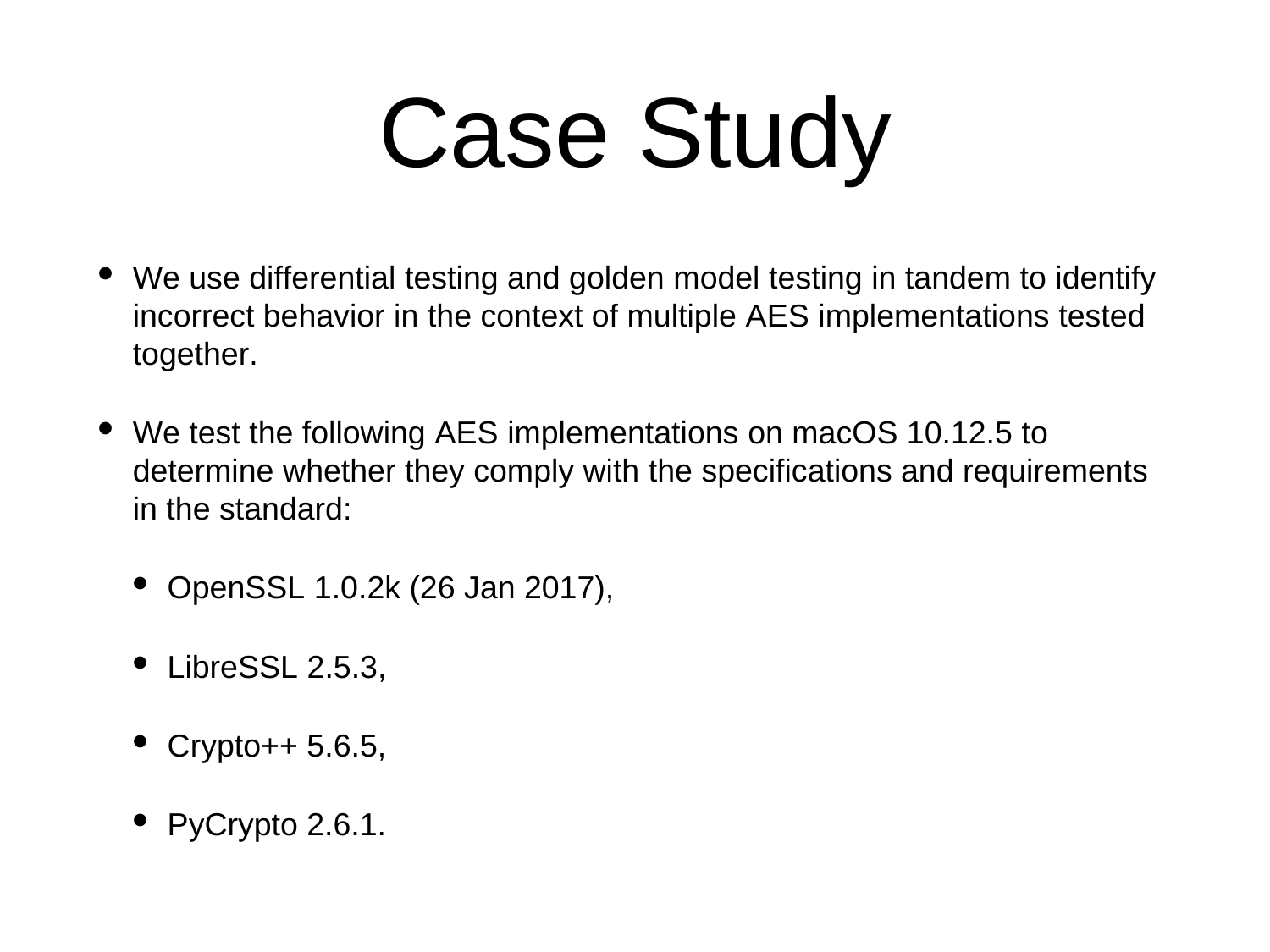# Differential Testing

• A Python script uses CCM to generate the missing combinations (AES keys) for a test suite and constructs a list of tuples of the following form from the test suite:

[(missing key from test suite, IV in test suite, plaintext or ciphertext in test suite)].

• All clients are executed against each tuple to generate a .csv file in which each line is of the following form:

message, key, iv, openssl, libressl, pycrypto, cryptopp, same\_output.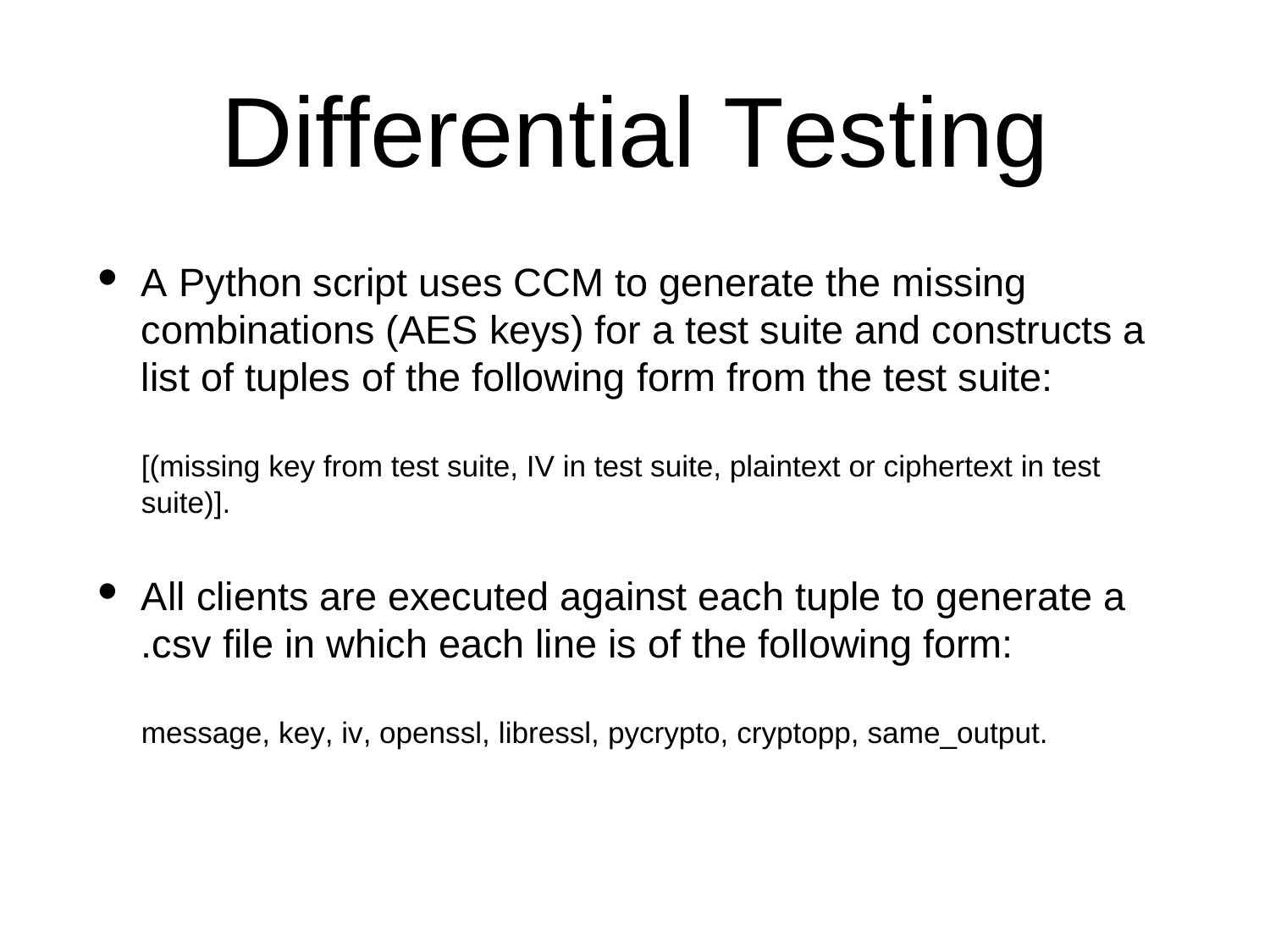- message stands for either a plaintext or a ciphertext in the corresponding test suite.
- key stands for a missing key.
- iv stands for an Initialization Vector in the test suite.
- Each of openssl, libressl, pycrypto, cryptopp stands for the output (ciphertext or plaintext) of the corresponding library.
- same\_output stands for a boolean variable which is true if and only if all libraries generate the same output.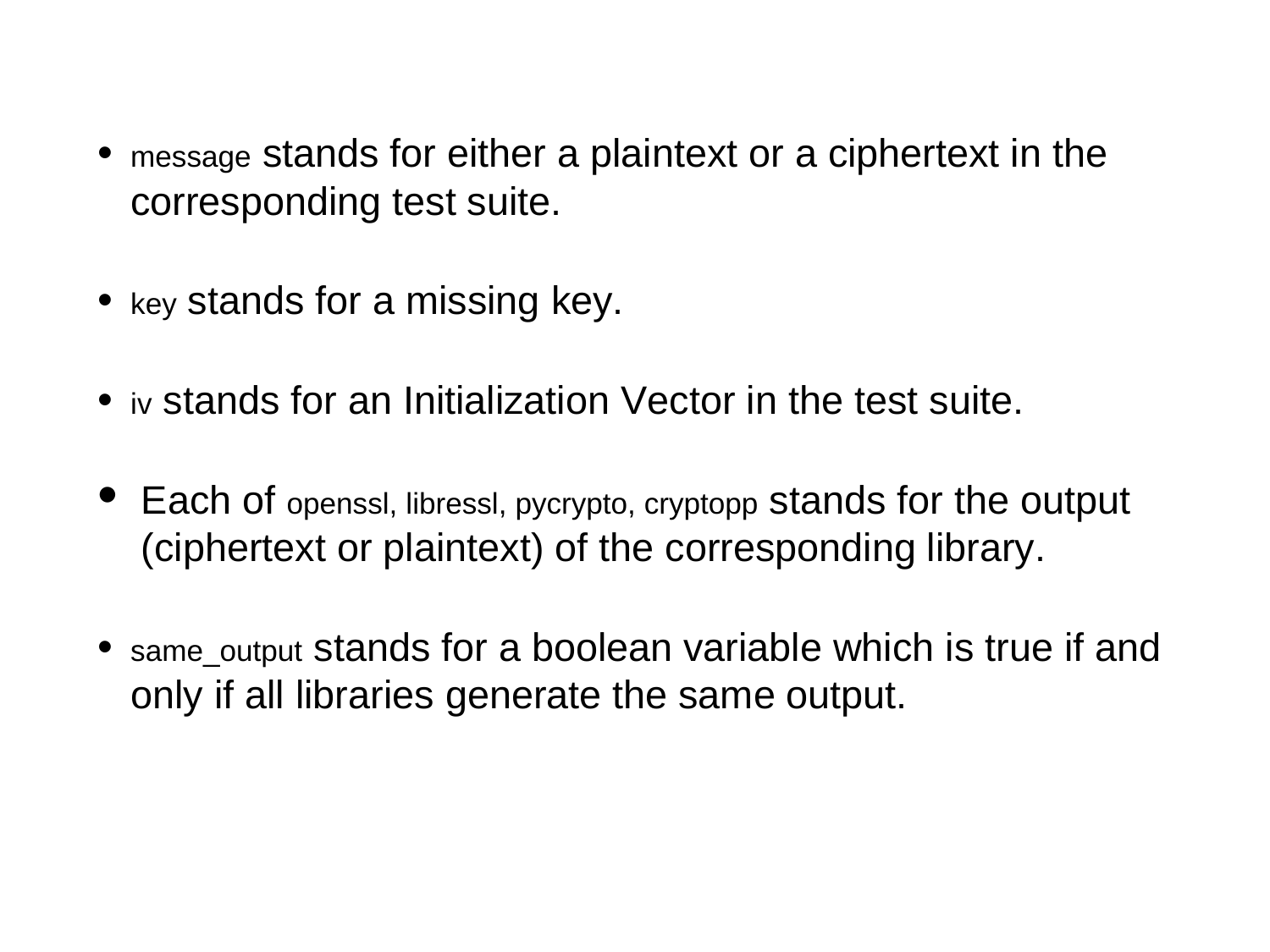# Golden Model Testing

- We use the Cryptographic Algorithm Validation System (CAVS) as a test oracle.
- A script constructs a list of tuples of the following form from a CAVP test suite:

[(key in test suite, IV in test suite, plaintext or ciphertext in test suite)].

The script executes all clients against each tuple and generates a .csv file in which each line is of the following form:

message, key, iv, openssl, libressl, pycrypto, cryptopp.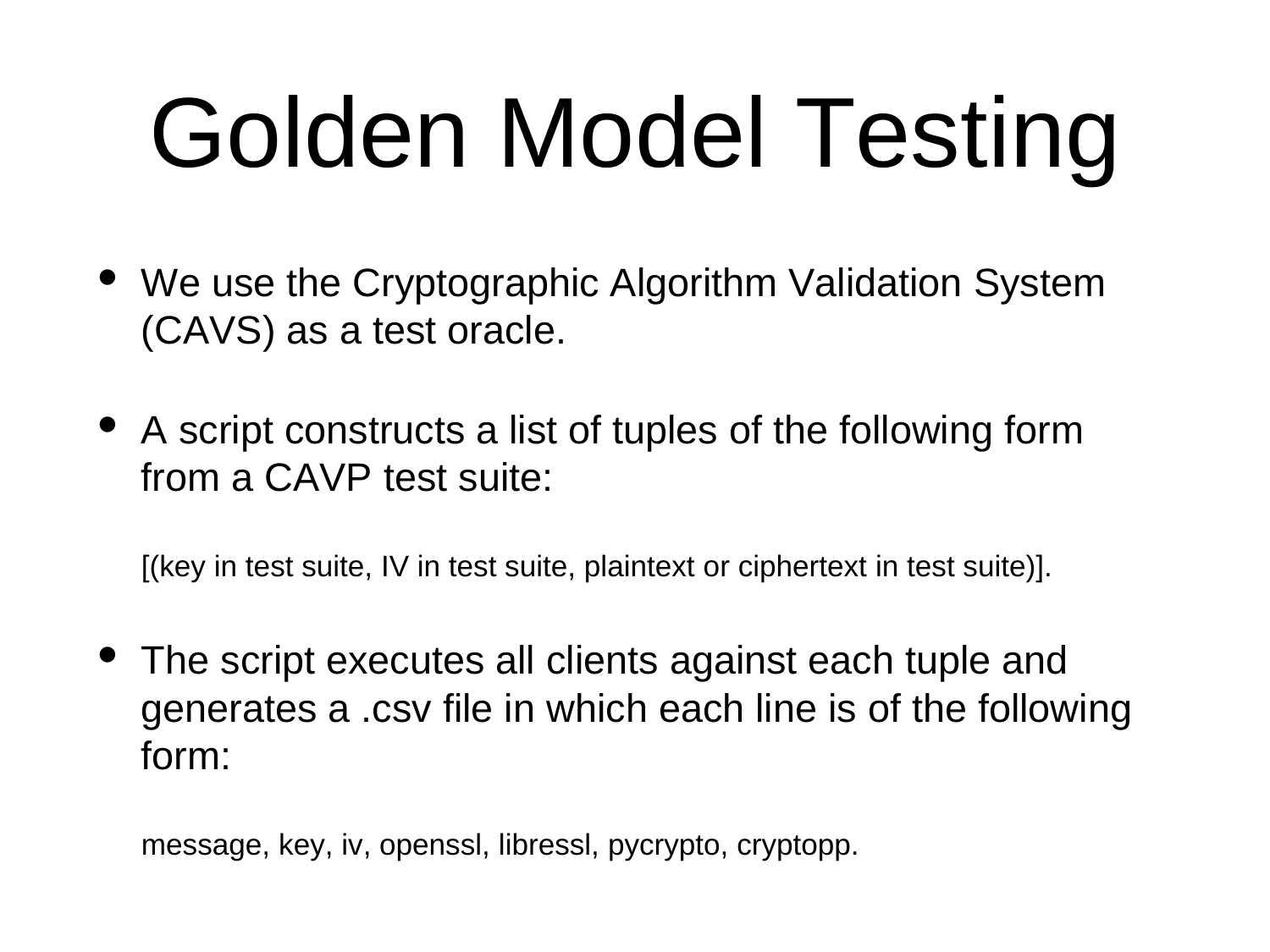- message stands for either a plaintext or a ciphertext in the corresponding test suite.
- key stands for a key in the test suite.
- iv stands for an Initialization Vector in the test suite.
- Each of openssl, libressl, pycrypto, cryptopp stands for a boolean variable which is true if and only if the library generates the output (ciphertext or plaintext) in the test suite.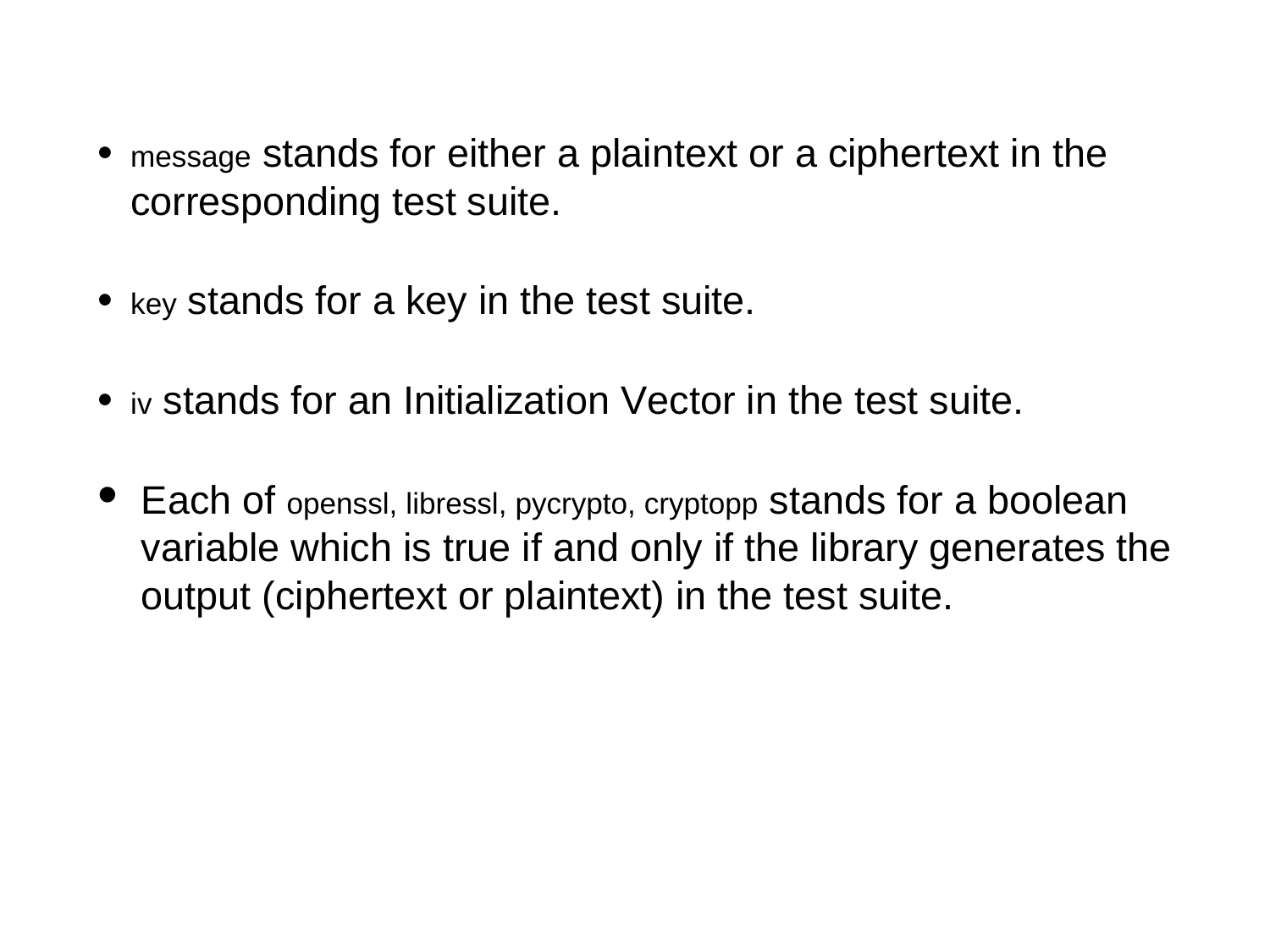# Testing Results

- We conducted differential testing using more than 2,000,000 tuples, finding no discrepancies between the AES implementations.
- Golden model testing using more than 25,000 tuples did not reveal any problems.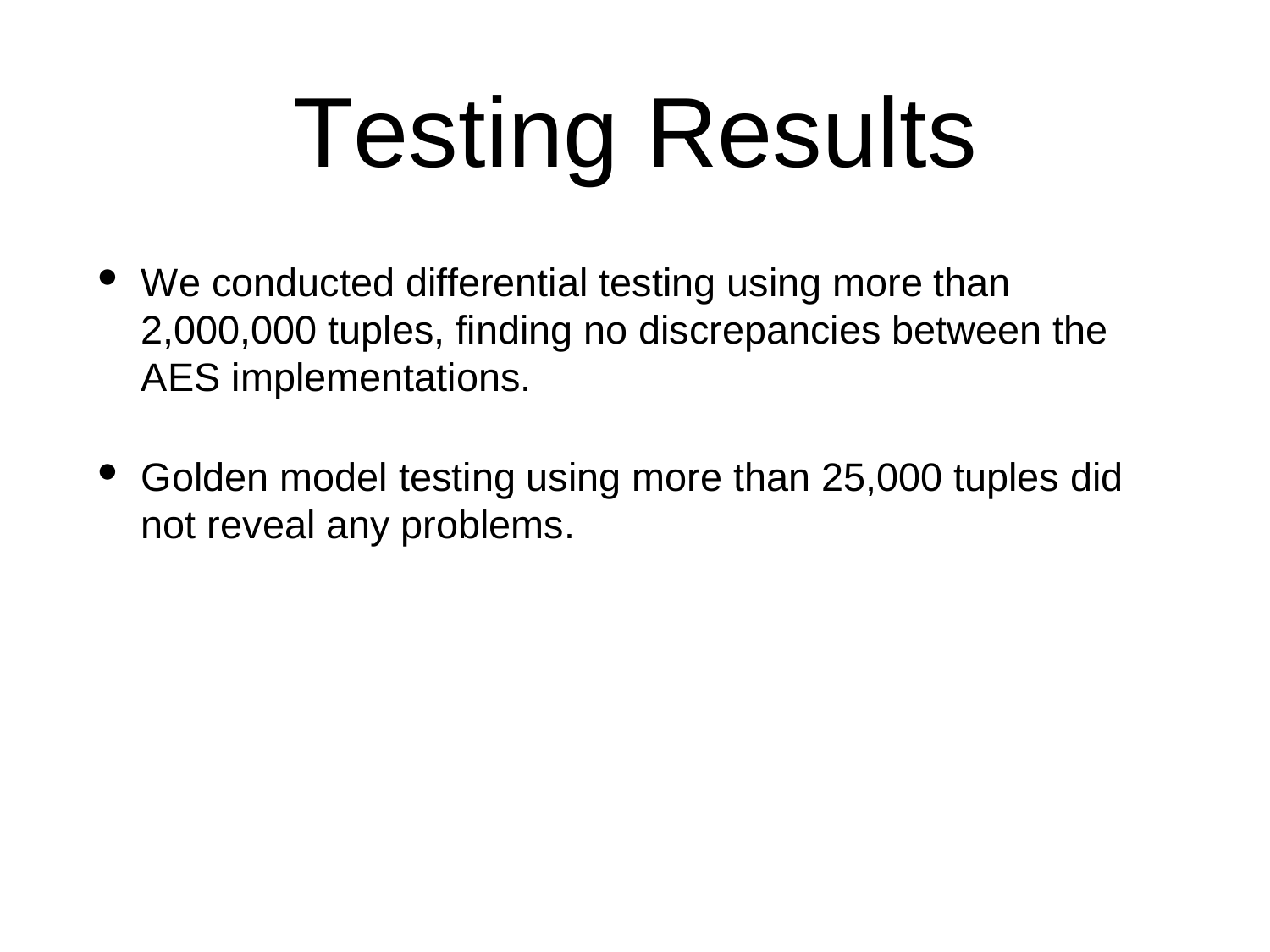#### Conclusions

- We measured the combinatorial coverage of test vectors provided by the NIST Cryptographic Algorithm Validation Program (CAVP).
- Input models were defined and test vectors measured and analyzed for 2-way, 3-way, and 4-way combinatorial coverage.
- The results of our measurement show that some test vectors do not achieve a full 2-way to 4-way combinatorial coverage, so we generated the missing combinations for these vectors and extended the test suites to achieve a full 2-way coverage.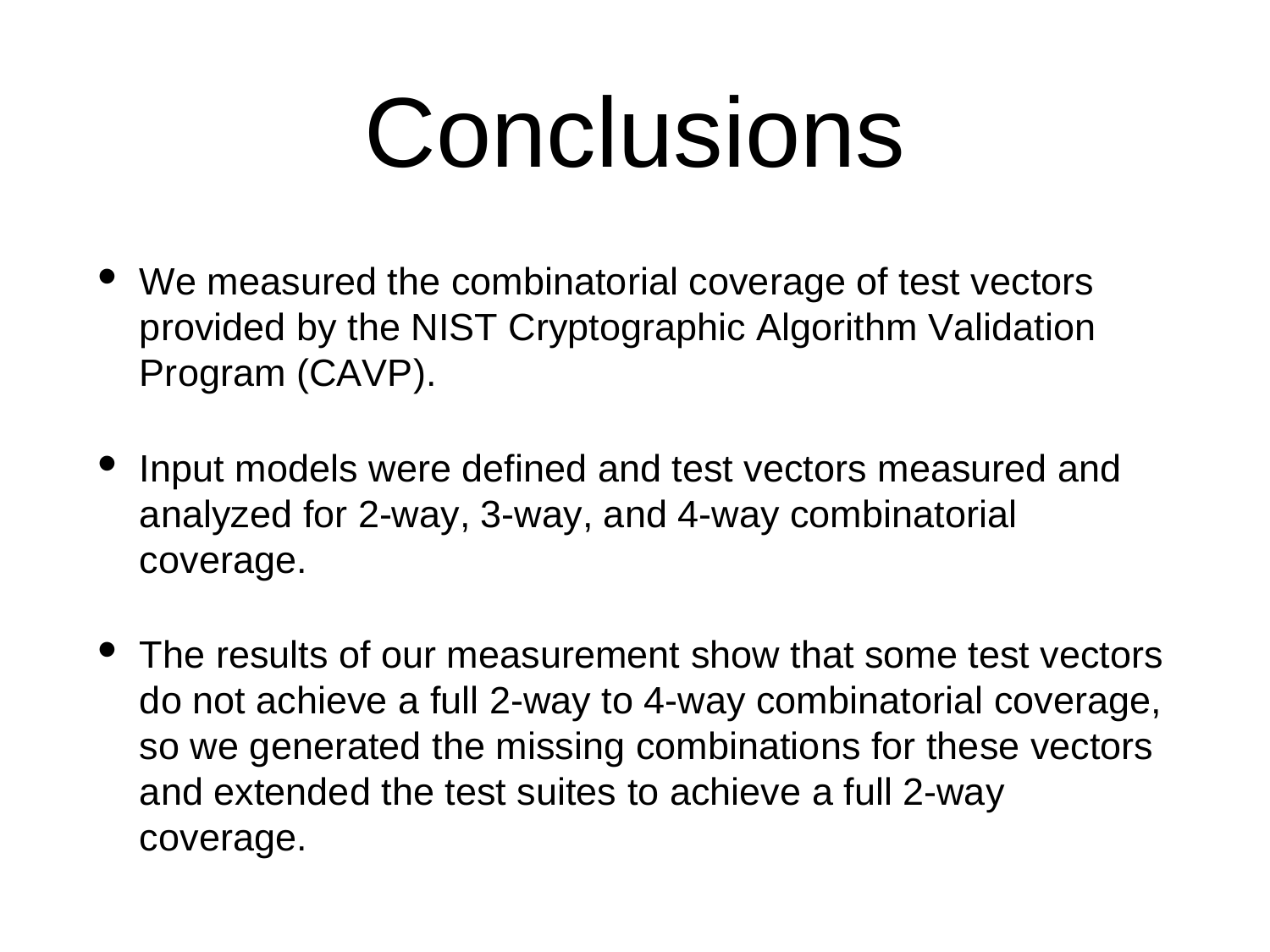- We also conducted differential testing on popular AES implementations, such as OpenSSL (v. 1.0.2k 26 Jan 2017), LibreSSL (v. 2.5.3), Crypto++ (v. 5.6.5), PyCrypto (v. 2.6.1), using the extended test suites. Our differential testing of AES implementations on these test suites showed no discrepancies between the implementations.
- Finally, we use the NIST Cryptographic Algorithm Validation System (CAVS) as a golden system against which the AES implementations are tested. Our testing did not reveal any problems.